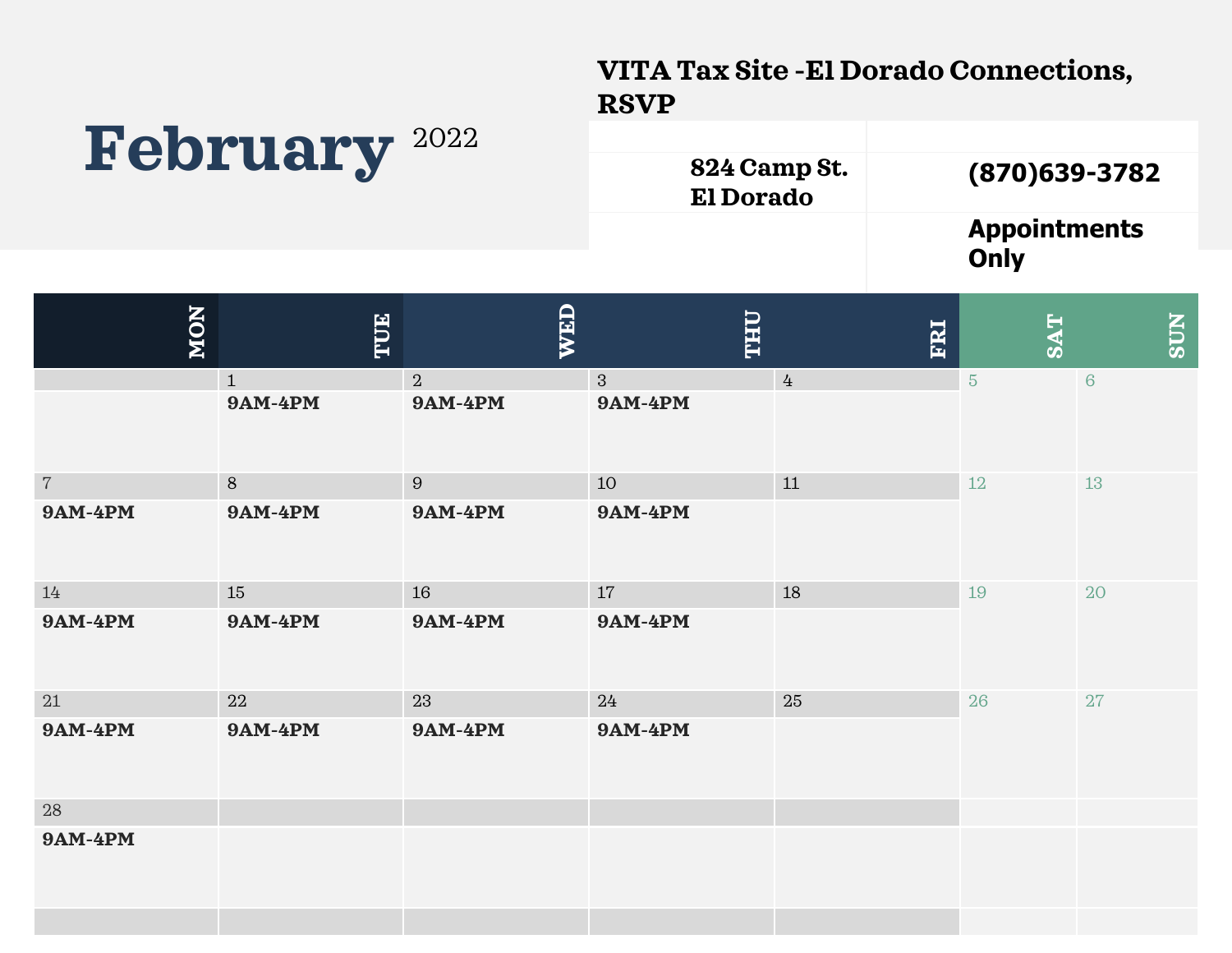### **VITA Tax Site -El Dorado Connections, RSVP**

## **March** <sup>2022</sup>

| 824 Camp St.<br><b>El Dorado</b> | $(870)$ 639-3782            |
|----------------------------------|-----------------------------|
|                                  | <b>Appointments</b><br>Only |

| <b>NON</b>      | TUE            | WED            | <b>LHL</b>     | ERI             | <b>SAT</b>     | <b>NICS</b>     |
|-----------------|----------------|----------------|----------------|-----------------|----------------|-----------------|
|                 | $\mathbf{1}$   | $\overline{2}$ | 3              | $4\overline{ }$ | $5\phantom{.}$ | $6\phantom{1}6$ |
|                 | <b>9AM-4PM</b> | <b>9AM-4PM</b> | <b>9AM-4PM</b> |                 |                |                 |
| $7\overline{ }$ | 8              | 9              | 10             | 11              | 12             | 13              |
| <b>9AM-4PM</b>  | <b>9AM-4PM</b> | <b>9AM-4PM</b> | <b>9AM-4PM</b> |                 |                |                 |
| 14              | 15             | 16             | 17             | 18              | 19             | 20              |
| <b>9AM-4PM</b>  | <b>9AM-4PM</b> | <b>9AM-4PM</b> | <b>9AM-4PM</b> |                 |                |                 |
| 21              | 22             | 23             | 24             | 25              | 26             | 27              |
| <b>9AM-4PM</b>  | <b>9AM-4PM</b> | <b>9AM-4PM</b> | <b>9AM-4PM</b> |                 |                |                 |
| 28              | 29             | 30             | 31             |                 |                |                 |
| <b>9AM-4PM</b>  | <b>9AM-4PM</b> | <b>9AM-4PM</b> | <b>9AM-4PM</b> |                 |                |                 |
|                 |                |                |                |                 |                |                 |